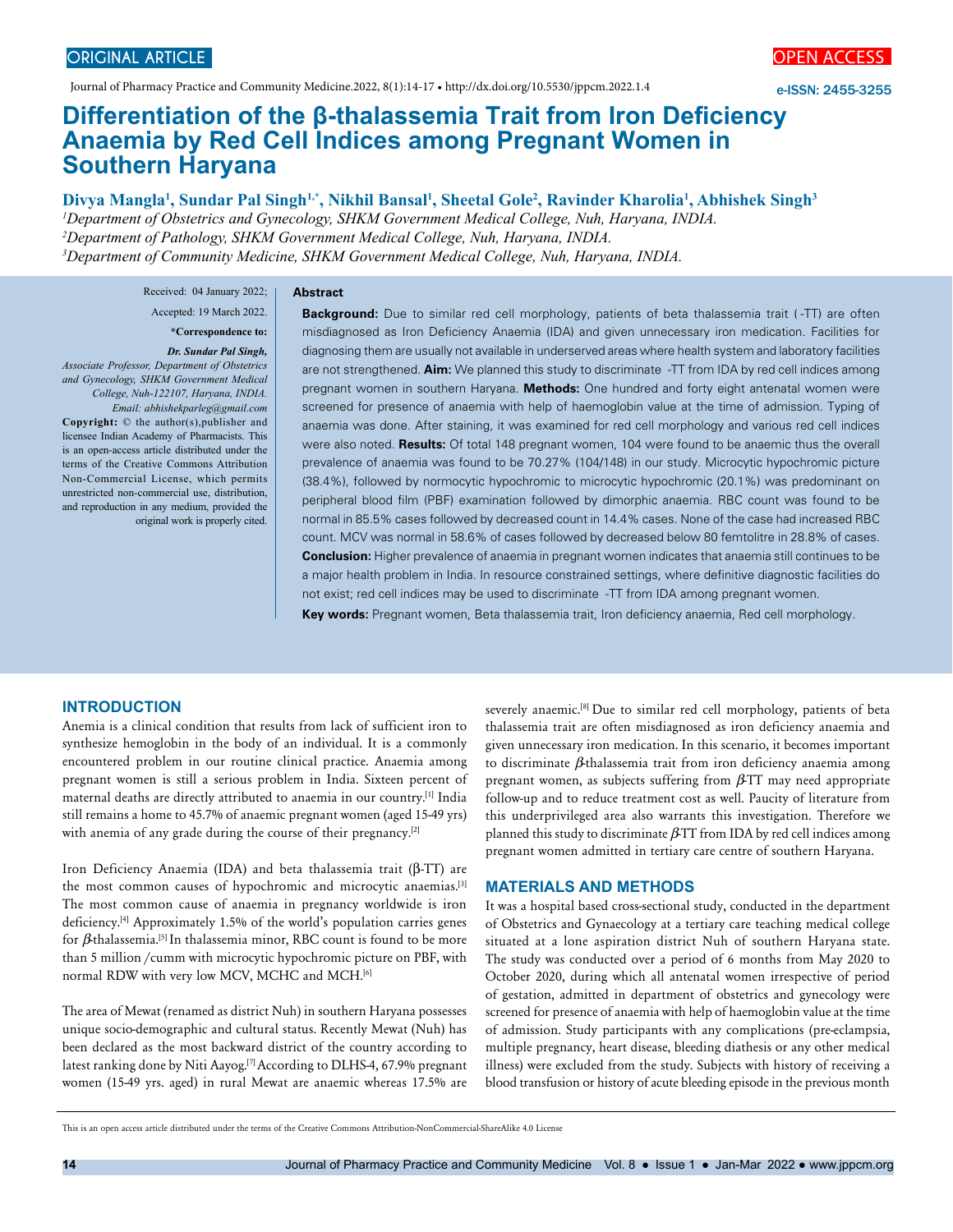were also excluded from this investigation. On the basis of the haemoglobin levels, anaemia was classified into mild (Hb 10.0-10.9gm%), moderate (Hb 7.0-9.9gm%) and severe (Hb <7.0gm%). Women with Hb levels <11gm% were classified as anaemic, according to ICMR and WHO classification.[9]

Typing of anaemia was done based on morphological findings on Peripheral blood smear examination. Peripheral blood smear was prepared and then stained with Leishman stain. After staining, it was examined for red cell morphology, chromasia, anisopoikilocytosis, presence of target cells, tear drop cells, fragmented red cells, nucleated red blood cells and other variations in red cell morphology. Red cell indices (RBC count, MCV, MCH, MCHC, RDW-CV) were also noted.

Detailed clinical history apart from other relevant history, like sociodemographic data, obstetric history, menstrual history, dietary history, history of anaemia in past, any blood transfusion history etc. was obtained from all the study subjects. General physical examination was conducted. Pallor, angular cheilitis, glossitis, oedema and koilonychias were carefully noted. All antenatal women with anaemia (Hb<11gm%) and /or any signs and symptoms of anemia were included in the study irrespective of period of gestation.

With all aseptic precautions, venous sample was collected from all the cases in EDTA vacutainer and analysed with an automated 5-part haematology analyzers Horiba Pentra XL 80 in Dept. of Pathology at central clinical laboratory of the institute. The study was instituted only after obtaining necessary clearance from Institutional Ethics Committee of the medical college vide letter number SHKM/IEC/2019/148 dated 24<sup>th</sup> Oct. 2019. Anonymity and confidentiality was maintained during data collection as well as data storage by keeping file containing identity related details password protected. Data collected was entered in Microsoft excel 7, then data was analysed using SPSS (Statistical Package for Social Sciences) 20.0 software package. Categorical variables have been expressed as the numbers of cases and percentage value.

# **RESULTS**

Data of 148 study subjects was analyzed and presented here. Of total 148 pregnant women, 104 were found to be anaemic thus the overall prevalence of anaemia was found to be 70.27% (104/148) in our study. On the basis of Hb level, 33.6% (35/104) had mild anaemia, 44.2% (46/104) had moderate anaemia and 22.1% (23/104) had severe anaemia. Out of 104 cases studied, most of them were in the age group of 18-24yrs (54.8%). More than half of pregnant patients were illiterate (56.7%). Severity of anaemia was found to be more in illiterate group, with 25% being moderately anaemic and 12.5% with severe anaemia.

# **Peripheral blood film (PBF)**

Microcytic hypochromic picture (38.4%), followed by normocytic hypochromic to microcytic hypochromic (20.1%) was predominant on peripheral blood film (PBF) examination followed by dimorphic anaemia. Both the pictures are most prevalent in Iron deficiency anaemia (IDA). Giant platelets were observed in 50% of cases on PBF examination (Table 1). No hemoparasites were noted in any case.

RBC count was found to be normal in 85.5% cases followed by decreased count in 14.4% cases. None of the case had increased RBC count. The findings of the study are corroborating with IDA, where RBC count is either normal or decreased.

#### **Table 1: Distribution of degree of anemia by peripheral blood picture.**

| p                                                    |                 |                           |                      |                           |  |  |
|------------------------------------------------------|-----------------|---------------------------|----------------------|---------------------------|--|--|
| <b>Type of Anemia</b>                                | No. of<br>Cases | <b>Severity of Anemia</b> |                      |                           |  |  |
|                                                      |                 | <b>Mild</b><br>$(n=35)$   | Moderate<br>$(n=46)$ | <b>Severe</b><br>$(n=23)$ |  |  |
|                                                      |                 | $N(\% )$                  | $N(\% )$             | $N\frac{6}{6}$            |  |  |
| Normocytic Normochromic                              | $\mathbf{1}$    | 01(0.96)                  | 0(0)                 | 0(0)                      |  |  |
| Normocytic hypochromic                               | 02              | 02(1.92)                  | 0(0)                 | 0(0)                      |  |  |
| Normocytic normochromic<br>to Normocytic hypochromic | 16              | 14(13.46)                 | 01(0.96)             | 01(0.96)                  |  |  |
| Normocytic normochromic<br>to Microcytic Hypochromic | 9               | 01(0.96)                  | 04(3.85)             | 04(3.85)                  |  |  |
| Normocytic hypochromic to<br>Microcytic Hypochromic  | 21              | 08(7.69)                  | 10(9.62)             | 3(2.88)                   |  |  |
| Microcytic Hypochromic                               | 40              | 06(5.77)                  | 23(22.12)            | 11(10.58)                 |  |  |
| Dimorphic                                            | 15              | 03(2.88)                  | 08(7.69)             | 04(3.85)                  |  |  |

**Red Cell Distribution Width (RDW):** Red Cell Distribution Width (RDW) was found to be increased  $(214.5)$  in 72 (69.2%) cases indicating IDA where as it was normal in 32 (30.7%). Amongst those cases where RDW was increased, moderate anemia was more prevalent (37.5%) followed by severe anemia (21.1%).(Table 2).

Platelet Count was found to be normal in majority of cases (85.5%), which is coherent with IDA.

**Mean Corpuscular Volume (MCV):** was found to be normal in 58.6% of cases followed by decreased below 80 femtolitre in 28.8% of cases. In contrast to RDW, MCV was decreased in less number of cases, while change in RDW was seen in 69.2% of cases (Increased). It is a known fact that RDW may increase even before MCV falls in case of IDA. In thalassemia minor RBC count is found to be more than 5 million /cumm with microcytic hypochromic picture on PBF, with normal RDW with very low MCV, MCHC and MCH. There was no such observation in the present study.

Various hematological indices were also calculated to differentiate between IDA and beta thalassemia trait. The findings show prevalence of IDA in majority women. (Table 2)

# **DISCUSSION**

Thalassemia syndromes are characterized by a lack of/or decreased synthesis of the beta-globin chains (in case of beta thalassemia) of haemoglobin. Frequency of thalassemia trait is about 3% across the globe,<sup>[10]</sup> whereas in our country. Its frequency ranges from 3%-18% in Northern India and 1.3% in Southern India.<sup>[11]</sup>  $\beta$ -TT is the most common type of hemoglobinopathy transmitted by heredity. Individuals with the  $\beta$ -TT are usually asymptomatic and may be unaware of their carrier status unless diagnosed by testing.

In the nutshell,  $\beta$ -TT and IDA both have similar morphology but they differ completely in terms of management and prognosis. Various health programs are operational for the prevention of IDA focusing on iron supplementation. IDA requires iron supplements for a prolonged period that may cause iron over-load and related complications in thalassemia. A definitive differential diagnosis between  $\beta$ -TT and IDA is based on the result of HbA electrophoresis, serum iron levels, and serum ferritin calculation. Usually<sup>2</sup> such investigations are not available in underserved areas where health system and laboratory facilities are not strengthened. This holds true in case of Mewat as well.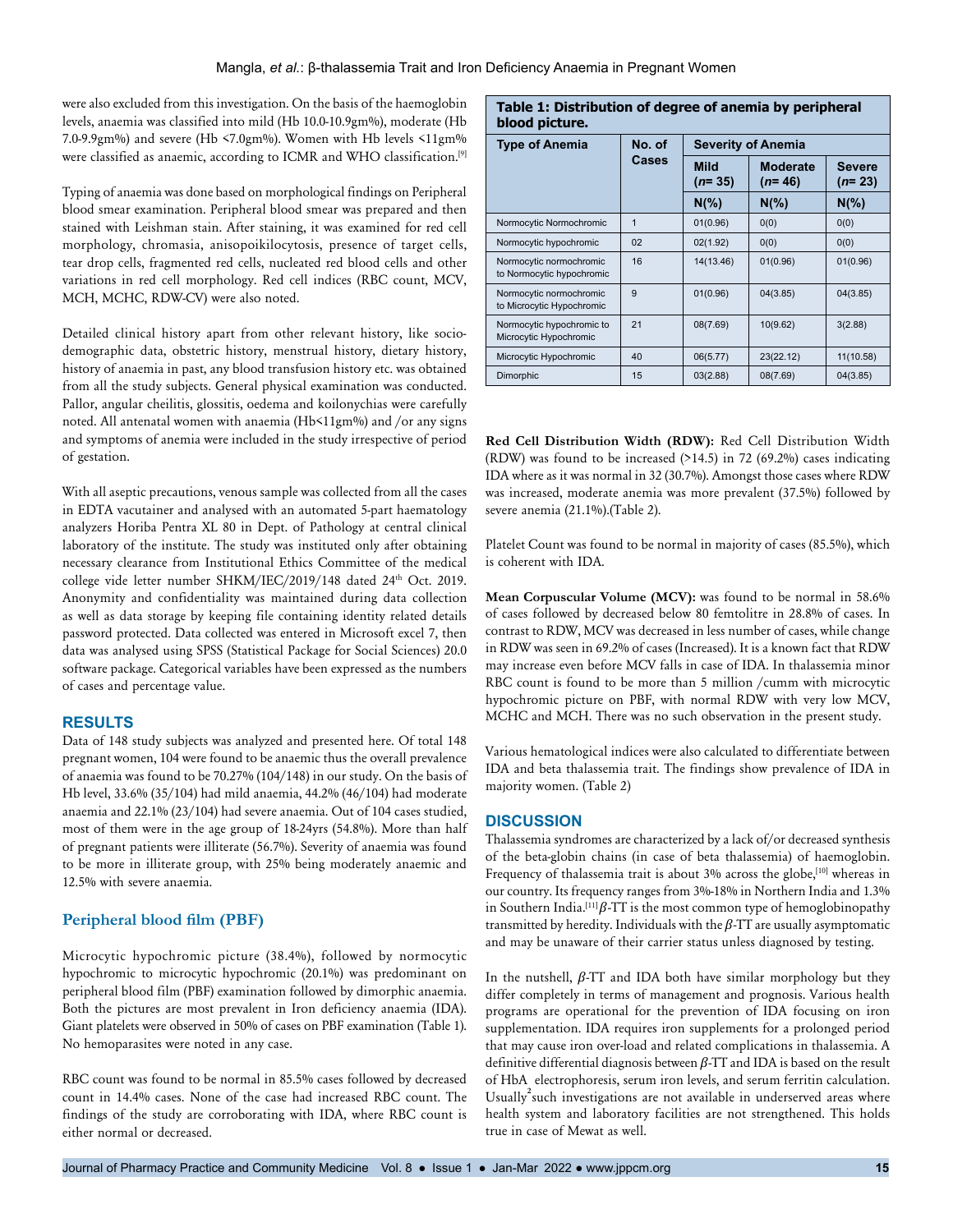| Table 2: Distribution of degree of anemia by RBC count and RBC indices. |                      |              |                           |                    |                  |  |
|-------------------------------------------------------------------------|----------------------|--------------|---------------------------|--------------------|------------------|--|
| <b>Groups</b>                                                           |                      |              | <b>Severity of Anemia</b> |                    |                  |  |
|                                                                         |                      | No. Of Cases | Mild $(n=35)$             | Moderate( $n=46$ ) | Severe( $n=23$ ) |  |
|                                                                         |                      | $N(\% )$     | $N(\%)$                   | $N(\%)$            | $N(\%)$          |  |
| RBC Count(millions/mm <sup>3</sup> )                                    | Normal(4.2-5.4)      | 89(85.5)     | 22(21.1)                  | 44(42.3)           | 23(22.1)         |  |
|                                                                         | $Increase(>=5.4)$    | 00(0)        | 00(00)                    | 00(00)             | 00(0)            |  |
|                                                                         | Decreased (<4.2)     | 15(14.4)     | 13(12.5)                  | 02(1.9)            | 00(0)            |  |
| MCV(f)                                                                  | 80-100               | 61(58.6)     | 1716.3                    | 35(33.6)           | 09(8.6)          |  |
|                                                                         | >100                 | 13(12.5)     | 08(7.6)                   | 03(2.8)            | 02(1.9)          |  |
|                                                                         | ~50                  | 30(28.8)     | 06(5.7)                   | 06(5.7)            | 18(17.3)         |  |
| RDW-CV(%)                                                               | Normal(11.5-14.5)    | 32(30.7)     | 24(23)                    | 07(6.7)            | 01(.96)          |  |
|                                                                         | $Increase$ $(>14.5)$ | 72(69.2)     | 11(10.5)                  | 39(37.5)           | 22(21.1)         |  |
|                                                                         | Decreased (<11.5)    | 00(0)        | 00(0)                     | 00(0)              | 00(0)            |  |

| Table 3: Distribution of anemia by hematological indices. |               |                     |  |  |  |
|-----------------------------------------------------------|---------------|---------------------|--|--|--|
| <b>Hematological Indices</b>                              |               | <b>No. Of Cases</b> |  |  |  |
| Mentzer Index                                             | IDA(>13)      | 102                 |  |  |  |
|                                                           | $B-TT$ (<13)  | 02                  |  |  |  |
| Srivastava Index                                          | IDA ( > 3.8)  | 102                 |  |  |  |
|                                                           | $B-TT$ (<3.8) | 02                  |  |  |  |
| <b>RDW</b> Index                                          | IDA (>220)    | 103                 |  |  |  |
|                                                           | $B-TT$ (<220) | 01                  |  |  |  |
| Green & King Index                                        | IDA( >65)     | 104                 |  |  |  |
|                                                           | $B-TT$ (<65)  | 0 <sub>0</sub>      |  |  |  |

Mewat (Nuh), a geographical region in northwestern India, is one of the most underdeveloped areas of the nation. Most of men here find employment as truck drivers and only few schools go beyond 8<sup>th</sup> class schooling. Main occupation in district is agriculture along with allied and agro-based activities. Lack of availability of health facilities in this area, low education status, muslim population at large, lack of awareness and poor antenatal registration, trend of home deliveries are probable reasons that the majority of women land in the institute in emergency.

In our study, overall prevalence of anemia was found to be 70.27%.It is bit higher than as reported in DLHS -4 for Nuh district.<sup>[8]</sup> The similar study from Telangana<sup>[12]</sup> and Fred Arnold<sup>[13]</sup> reported the prevalence to be 58.36% and 56.4% respectively. The prevalence of severe anaemia was 22.1% in the study which was in contrast to 6.4% found by Hameed *et al*. [14] Probable reasons behind this disparity could be small sample size, variation in socioeconomic background, different dietary habits of inter-country and intracountry regions. Similar prevalence of severe anaemia was reported from Delhi (22.8%).[15]

We observed that microcytic hypochromic and normocytic hypochromic type of anemia were predominant, are consistent with other studies done by Babita et al.,<sup>[16]</sup> study by sridevi,<sup>[17]</sup> study done by Virender P. Gautam *et al*. [15] and study done by Manju Mehrotra *et al*. [18] These findings found in the maximum number of the cases point towards the IDA but the possibility of beta-TT should also be kept in mind. All PBF were reported by a single pathologist in the study, which helped in reducing the chances of inter-observer variations.

RBC indices have been used in several studies to differentiate between patients of IDA and those of beta- thalassemia trait.<sup>[19]</sup> It is an everyday concern for physicians to accurately diagnose the cause of hypochromic microcytic anemia for appropriate treatment, prevention of disease and minimization of expenses. Cell count based parameter and formulas particularly MCV and RBC count and their related indices have been found to have good discrimination ability in diagnosing beta-TT.[20] Using the observation of our study, various RBC indices were calculated namely Mentzer index, Shrivastava index, RDW index, Green and King index so as to fairly estimate the diagnosis of beta- TT in the studied population, if any, and as per the results, it was found that the indices favoured the diagnoses of IDA in the studied population in 102 subjects out of 104. But further advanced serum iron studies, serum ferritin calculation and gold standard HPLC are needed to rule out thalassemia with certainty which could not be done in this study due to non- availability of facilities in the institute at the time of conduction of study.

Regarding strengths of this study, firstly, we tried to discriminate  $\beta$ -TT from IDA by red cell indices among pregnant women attending government health centre in an underprivileged area that is declared as 'the most backward district of India' NITI Aayog (Government of India), and did not carry diagnostic facilities for  $\beta$ -TT, itself adds strength to this study. Secondly, findings of this study will add to the literature because to best of my knowledge no data is available regarding burden of  $\beta$ -TT in this population. Now, regarding limitation of this study, firstly, probably the sample size in the study was small as to apply the results to general population. Secondly, the prevalence of various Gastro intestinal parasitic infestation (ascariasis, hookworm etc) and chronic illnesses were not studied in our study, so it is difficult to comment on other causes of higher prevalence of anemia in these subjects. Thirdly, serum iron studies, ferritin for confirmation of diagnosis of iron deficiency anaemia, spectrophotometric analysis of haemoglobin to rule out haemoglobinopathies and HPLC could not be performed in the subjects due to resource constrained setting.

#### **CONCLUSION**

Higher prevalence of anaemia in pregnant women indicates that anaemia still continues to be a major health problem in India. IDA was identified to be most prevalent on the basis of RDW, MCV and RBC indices. In resource constrained settings, in which a vast majority of settings lie in India, where definitive diagnostic facilities do not exist, red cell indices may be used to discriminate  $\beta$ -TT from IDA among pregnant women. Highly suspicious cases of having  $\beta$ -TT must be subjected to definitive diagnosis for confirmation.